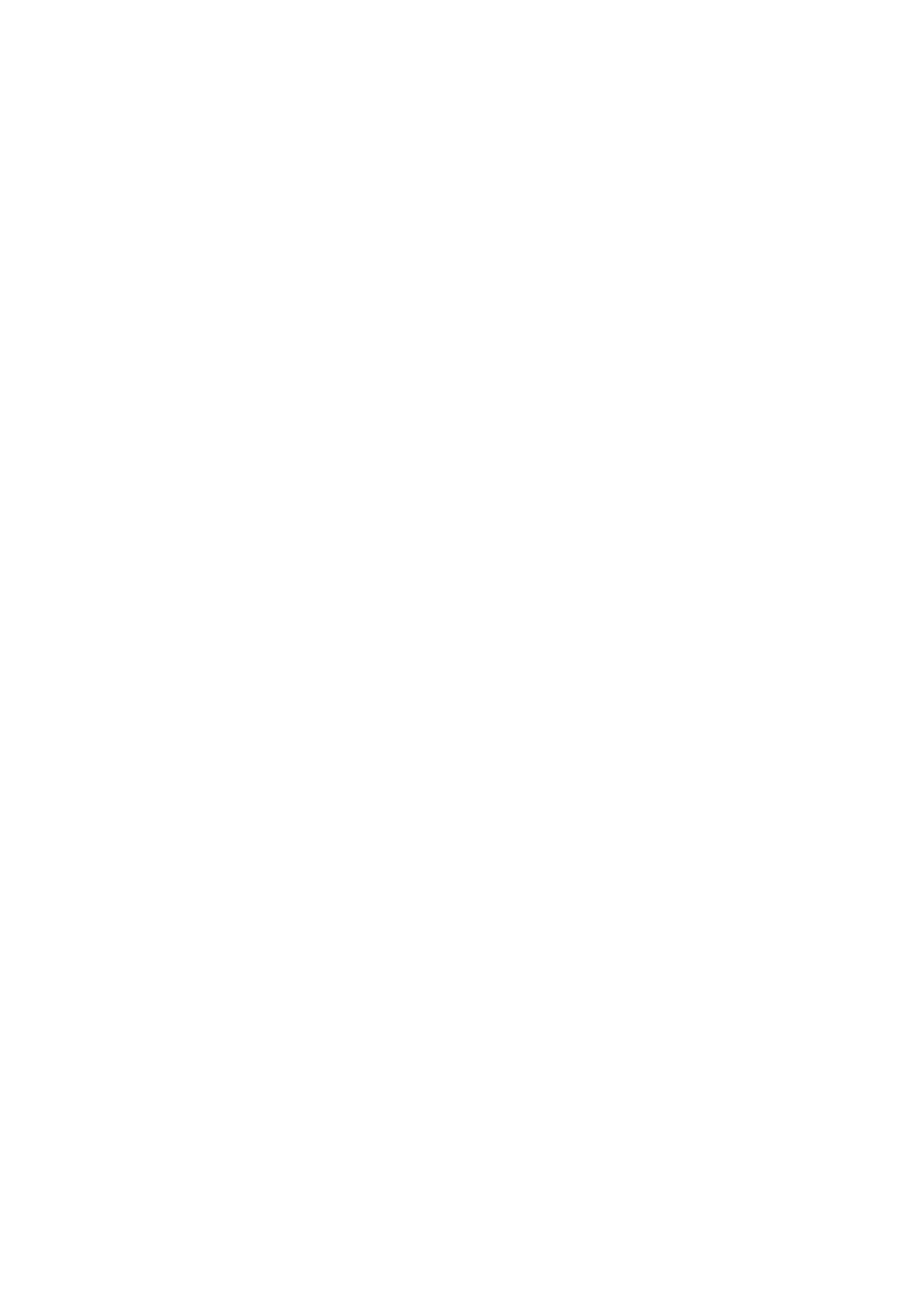### **A. Criminal claims**

# **1. What is the significance of the fact that there appears to be no dictionary definition of "commercial scale" as a single term?**

\_\_\_\_\_\_\_\_\_\_\_\_\_\_\_\_\_\_\_\_\_\_\_\_\_\_\_\_\_\_\_\_\_\_\_\_\_\_\_\_\_\_\_\_\_\_\_\_\_\_\_\_\_\_\_\_\_\_\_\_\_\_\_\_\_\_\_\_\_\_

- 1. In the view of the European Commission, the fact that there appears to be no dictionary definition of "commercial scale" as a single term is of limited significance. In the absence of a dictionary definition of "commercial scale" as a single term, identifying the "ordinary meaning" of this term may depart from the dictionary definitions of its two elements, "commercial" and "scale". As set out in greater detail in our oral statement, the ordinary meaning of these terms denotes activities of a dimension pertaining to a business or to the generation of profits, irrespective of whether they involve certain quantities – be it in value or numbers – of counterfeit or pirated goods. $<sup>1</sup>$ </sup>
- 2. This interpretation result also emanates from the application of the other means of interpretation expressed in Articles 31 and 32 of the *Vienna Convention*, in particular the context and the object and purpose of the *TRIPS Agreement*. 2
- 3. The European Communities would generally be reticent to give a *special meaning* to the combined term "commercial scale". In this regard, the interpretation rule expressed in Article 31(4) of the *Vienna Convention* provides:

A special meaning shall be given to a term if it is established that the parties so intended.

4. As set out in the EC oral statement, the negotiating record of the *TRIPS Agreement* does not indicate that WTO Members wanted to give a *special meaning* to the term "on a commercial scale". $3$ 

### **2. What acts of wilful: (a) trademark counterfeiting; and (b) copyright piracy; are** *not* **"on a commercial scale"?**

5. In the view of the European Communities, it is difficult to determine in the abstract which acts of wilful trademark counterfeiting or copyright piracy are not "on a commercial scale". As set out in our oral statement, WTO Members must, in

 $\frac{1}{1}$ Third Party Oral Statement by the European Communities, at para. 4.

<sup>2</sup> See Third Party Oral Statement by the European Communities, at paras. 5-14.

<sup>3</sup> See Third Party Oral Statement by the European Communities, at para. 12.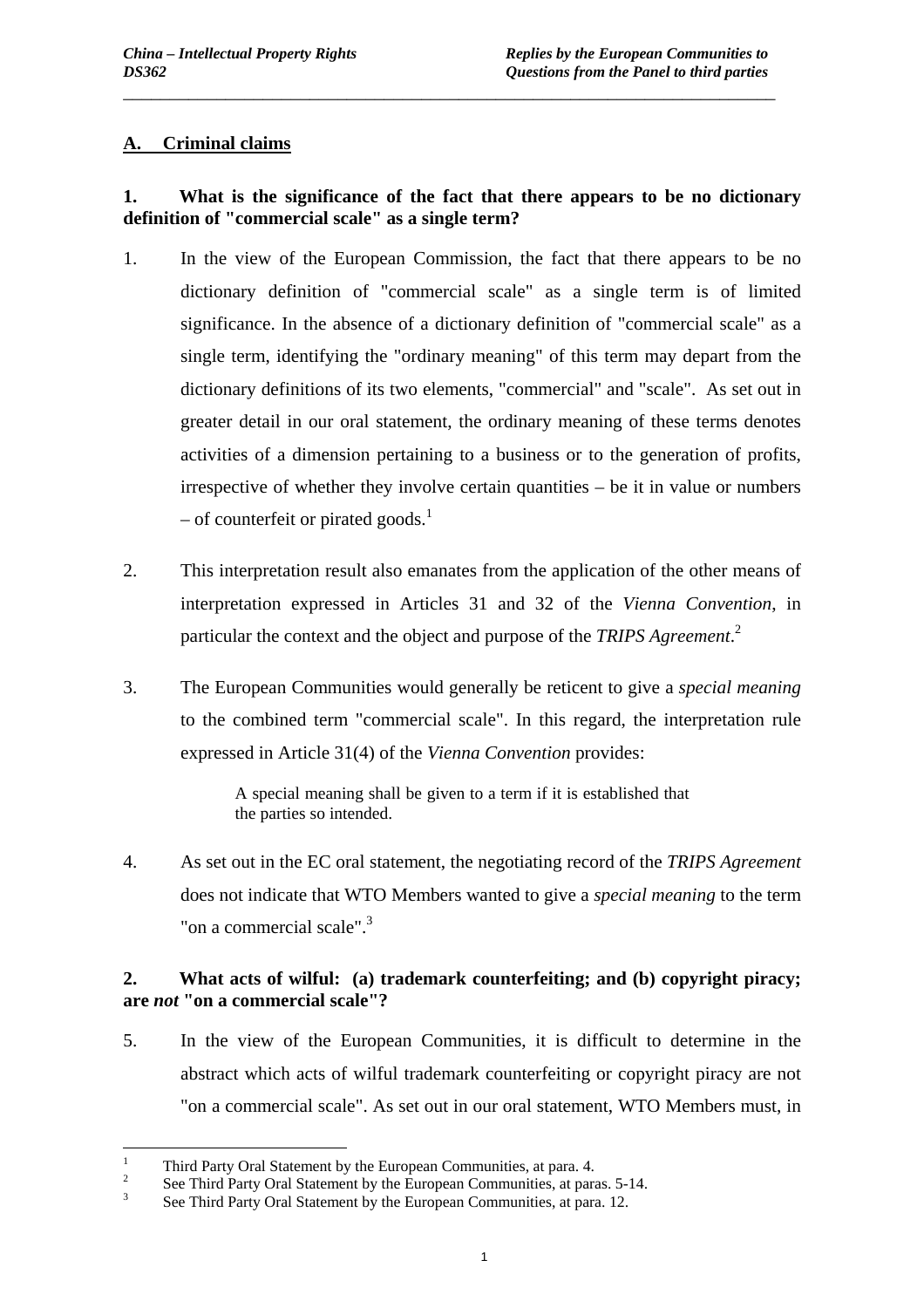order to capture all infringements "on a commercial scale", enable their criminal law enforcement authorities to take into account not only quantitative thresholds but also additional elements in each individual case that indicate the commercial dimension of the activity. $4$  Thus, it will be mainly for the prosecutors and criminal courts in the WTO Members to assess in each individual case whether infringement activities are "on a commercial scale". This need for a case-by-case analysis makes it difficult to exclude in the abstract infringements that are not "on a commercial scale". However, the European Communities would expect that occasional acts of a purely private nature carried out by end-consumers normally would not constitute "commercial scale" activities.

\_\_\_\_\_\_\_\_\_\_\_\_\_\_\_\_\_\_\_\_\_\_\_\_\_\_\_\_\_\_\_\_\_\_\_\_\_\_\_\_\_\_\_\_\_\_\_\_\_\_\_\_\_\_\_\_\_\_\_\_\_\_\_\_\_\_\_\_\_\_

**3. Please compare and contrast the use of the term "commercial scale" in Article 61 with other uses of that term in the TRIPS Agreement, such as "commercial rental" (Articles 11 and 14.4), "commercial purposes" (Articles 26.1 and 36), "commercial exploitation" (Article 27.2), "commercial terms" (Article 31(b)), "commercial value" (Article 39.2(b)) and "unfair commercial use" (Article 39.3). Is "commercial exploitation" the same as "exploitation on a commercial scale"?** 

Commercial rental (Articles 11 and 14.4 of the *TRIPS Agreement*)

6. Pursuant to Article 11 and by reference of Article 14.4 of the *TRIPS Agreement*, WTO Members shall provide to authors, their successors in title and to producers of phonograms, at least in respect of computer programs, cinematographic works and phonograms,

> the right to authorize or to prohibit the *commercial rental* to the public of originals or copies of their copyright works. (…) (emphasis added)

7. The term "commercial" serves to distinguish the rental rights granted in Articles 11 and 14.4 from an "exclusive right to lend", especially when lending is carried out without a commercial purpose in public libraries and institutions, which is not mentioned in the *TRIPS Agreement*. 5 Therefore, the term "commercial" refers to rental activities *with a commercial purpose*. The provisions in question do not allow WTO Members to limit exclusive rights to rental activities of a certain

 $\frac{1}{4}$ Third Party Oral Statement by the European Communities, at paras. 10 and 14.

<sup>5</sup> See *A. Bercovitz*, in: *C. M. Correa/A. A. Ysuf*, Intellectual Property and International Trade: The TRIPS Agreement, 2<sup>nd</sup> edition 2008, at p. 136.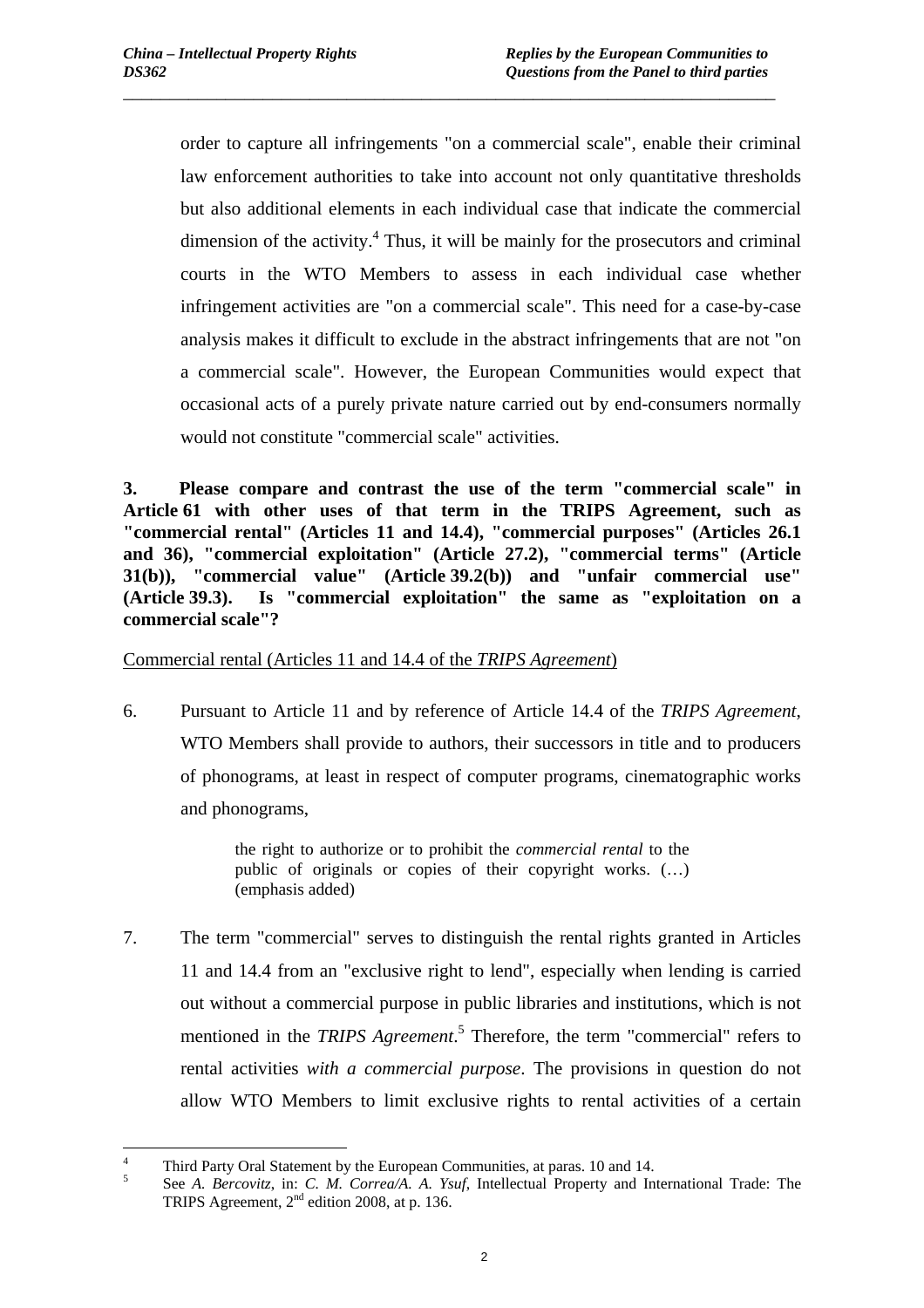quantitative level. Although the use of the term "commercial" in Articles 11 and 14.4 differs from the term "on a commercial scale" in Article 61 in so far as it refers to the activity of the right holder and not of the infringer, it thus shows that the term "commercial" can in itself serve to denote activities undertaken with a commercial purpose even if the context of the term does not explicitly refer to the "purpose" of the activity.

\_\_\_\_\_\_\_\_\_\_\_\_\_\_\_\_\_\_\_\_\_\_\_\_\_\_\_\_\_\_\_\_\_\_\_\_\_\_\_\_\_\_\_\_\_\_\_\_\_\_\_\_\_\_\_\_\_\_\_\_\_\_\_\_\_\_\_\_\_\_

"Commercial purposes" (Articles 26.1 and 36 of the *TRIPS Agreement*)

- 8. Articles 26.1 and 36 of the *TRIPS Agreement* give owners of protected industrial designs and of layout-designs (topographies) of integrated circuits exclusive rights against certain activities undertaken "for commercial purposes".
- 9. The term "for commercial purpose" refers to activities undertaken with the goal of making profit. It does not have any quantitative aspect. This follows from the ordinary meaning of the two elements of the term. "Commercial" refers to matters "likely to make a profit"<sup>6</sup> and "purpose" means "a thing to be done; an object to be attained, an intention, an aim"<sup>7</sup>. The object and purpose of the term "commercial purposes" in these Articles is to distinguish activities undertaken for private purposes. As regards layout-designs (topographies) of integrated circuits, the term "for commercial purposes" in Article 36 of the *TRIPS Agreement* would therefore seem to have the same function as Article 6(2)(a) of the *Washington Treaty on Intellectual Property in Respect of Integrated Circuits* which provides in relevant part:

(…) *no Contracting Party shall consider unlawful* the performance, without the authorization of the holder of the right, of the act of reproduction (…) where that act is performed by a third party *for private purposes* (…). (emphasis added)

10. The European Communities considers that activities undertaken "for commercial purposes" would normally also be "on a commercial scale" within the meaning of Article 61 of the *TRIPS Agreement*. As set out in greater detail in our oral

 6 See the *Shorter Oxford English Dictionary*,  $5^{th}$  Edition 2002, p. 459.

See the *Shorter Oxford English Dictionary*, 5<sup>th</sup> Edition 2002, p. 2409.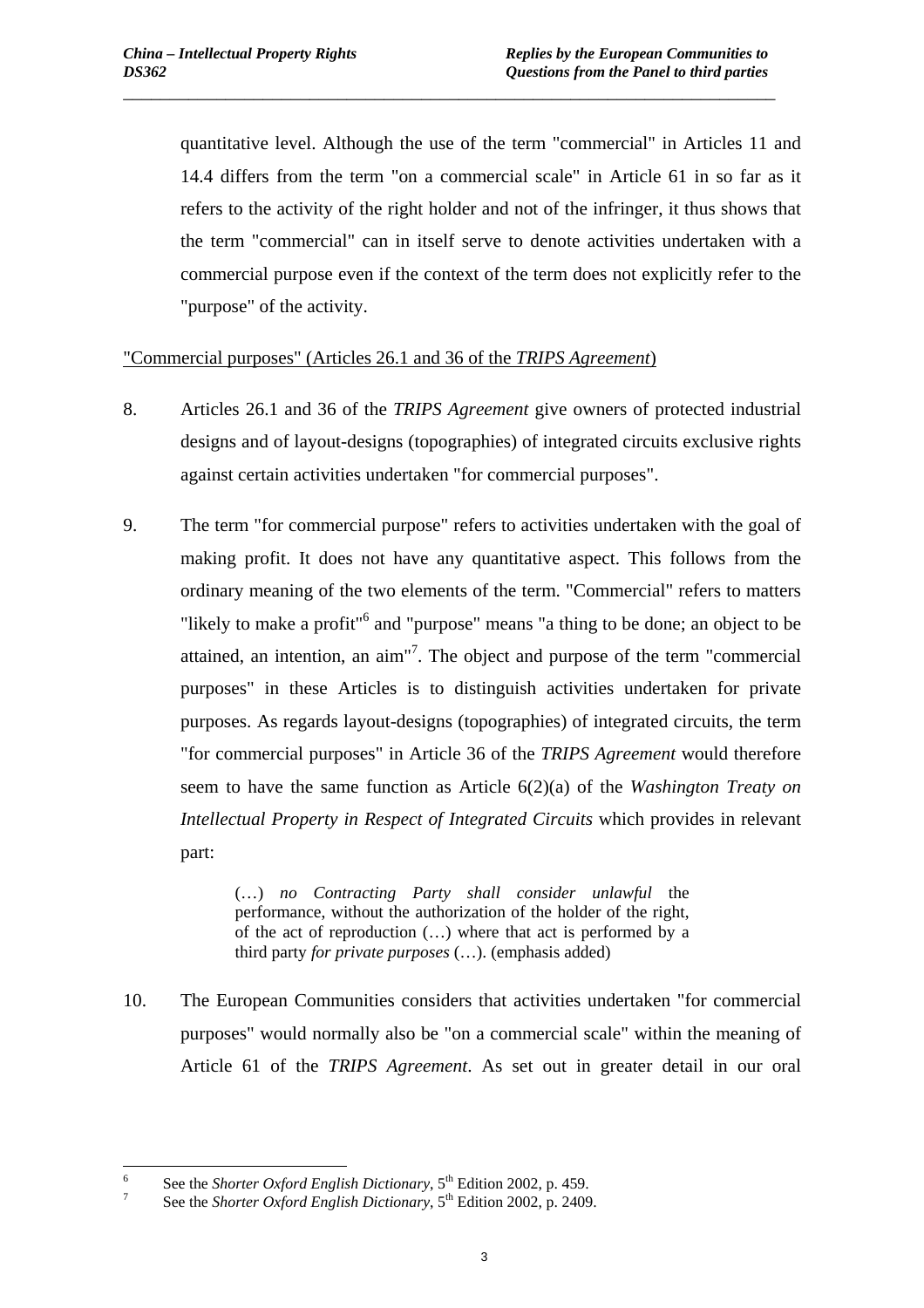statement, profit orientation can be a relevant factor for the assessment of the business dimension of an activity.<sup>8</sup>

\_\_\_\_\_\_\_\_\_\_\_\_\_\_\_\_\_\_\_\_\_\_\_\_\_\_\_\_\_\_\_\_\_\_\_\_\_\_\_\_\_\_\_\_\_\_\_\_\_\_\_\_\_\_\_\_\_\_\_\_\_\_\_\_\_\_\_\_\_\_

"Commercial exploitation" (Article 27.2)

11. Article 27.2 of the *TRIPS Agreement* provides in relevant part:

Members may exclude from patentability inventions, the prevention within their territory of the commercial exploitation of which is necessary to protect *ordre public* or morality  $(...)$ provided that such exclusion is not made merely because the exploitation is prohibited by their law.

- 12. Pursuant to this provision, WTO Members may exclude inventions from patentability based on a risk that their "commercial exploitation" within their territory could endanger ordre public or morality. This means that the risk must come not from the invention as such, but from its "commercial exploitation".<sup>9</sup> The term "commercial exploitation" appears to be specific to the context of patents and refers to the practicing of an invention.
- 13. Therefore, "commercial exploitation" is not the same as "exploitation on a commercial scale" which would refer to exploitation of a dimension pertaining to a business or to the generation of profits.

### "Commercial terms" (Article 31(b) of the *TRIPS Agreement*)

14. Article 31(b) of the *TRIPS Agreement* is one of the conditions for the granting of compulsory licences (in certain cases) and provides in relevant part:

> such use may only be permitted if, prior to such use, the proposed user has made efforts to obtain authorization from the right holder on reasonable commercial terms and conditions and that such efforts have not been successful within a reasonable period of time.

15. The proposed licensee must have made an offer to obtain a licence "on reasonable commercial terms and conditions". Whereas the term "reasonable" contains an element of fairness or appropriateness, it is qualified by the word "commercial"

 $\overline{a}$ 8 Third Party Oral Statement by the European Communities, at para. 4.

<sup>9</sup> See *D. Gervais*, The TRIPS Agreement: Drafting History and Analysis, 2nd edition 2003, Article 27, at para. 2.261.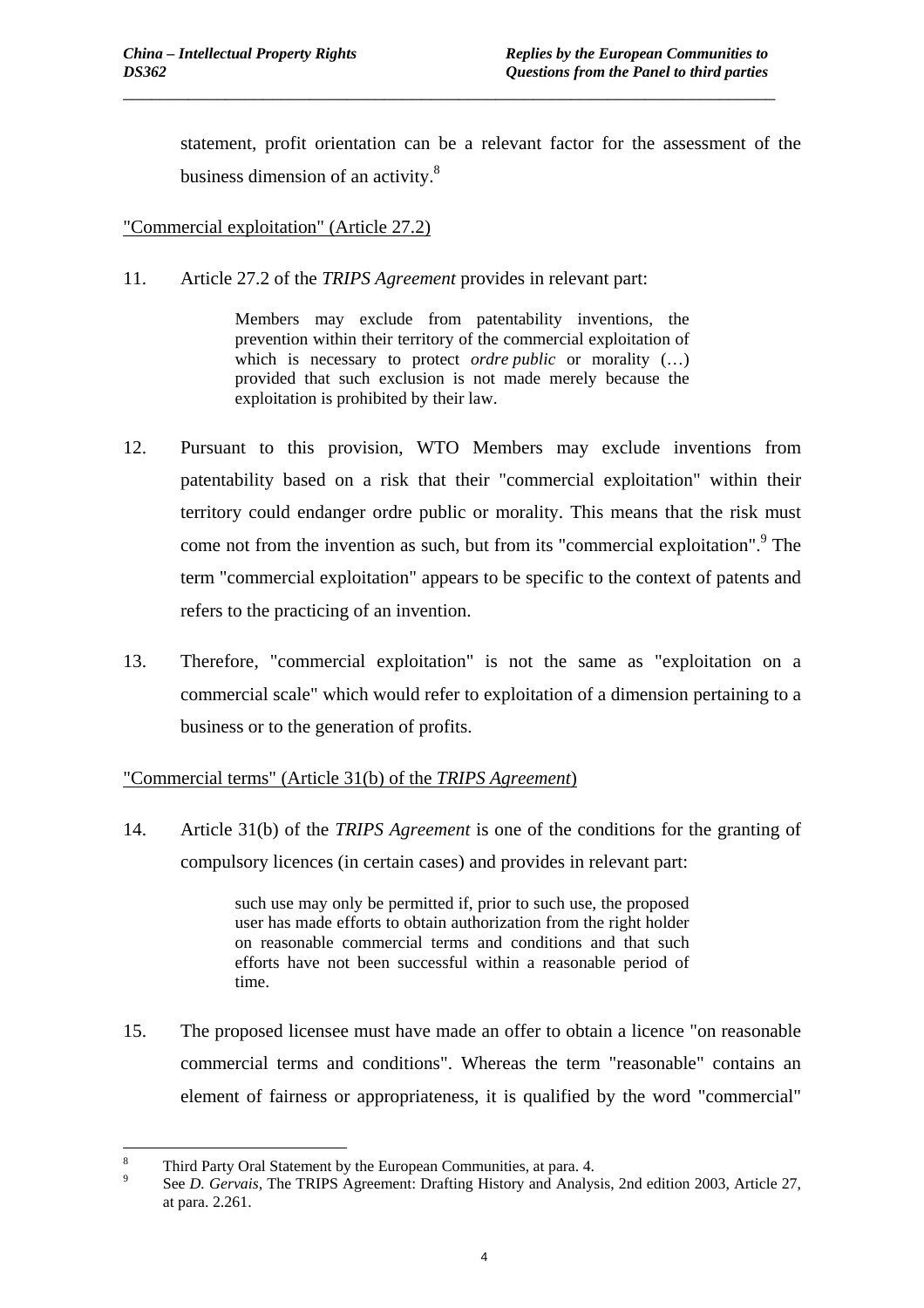which implies that the fairness or appropriateness of the terms and conditions must be seen in the light of operators engaged in a business to make a profit. In other words, reasonable "commercial" terms and conditions would be those which are appropriate in a commercial relationship. The primary reference for such terms and conditions must therefore be the market, where supply and demand will adjust until such point as they intersect and arrive at a point which is appropriate or reasonable for all commercial operators such that they continue in business. A similar use of the term "commercial" can be found in Article 14 of the *Agreement on Subsidies and Countervailing Measures* which states in relevant part:

\_\_\_\_\_\_\_\_\_\_\_\_\_\_\_\_\_\_\_\_\_\_\_\_\_\_\_\_\_\_\_\_\_\_\_\_\_\_\_\_\_\_\_\_\_\_\_\_\_\_\_\_\_\_\_\_\_\_\_\_\_\_\_\_\_\_\_\_\_\_

(b) a loan by a government shall not be considered as conferring a benefit, unless there is a difference between the amount that the firm receiving the loan pays on the government loan and the amount the firm would pay on a comparable commercial loan which the firm could actually obtain on the market. (emphasis added)

16. As in Article 31(b), the term "commercial" here refers to a market benchmark. A licence on "reasonable commercial terms" or a "commercial loan" are deals that can be obtained on the market by operators engaged in a business to make profit. As for the other instances described above, there is not quantitative aspect to the use of the term "commercial" in this context.

#### "Commercial value" (Article 39.2(b) of the *TRIPS Agreement*

- 17. Article 39.2 of the *TRIPS Agreement* obliges WTO Members to provide for certain protection of undisclosed information if such information *inter alia*
	- (b) has commercial value because it is secret; (…)
- 18. It has been observed that this requirement of "commercial value" does not necessitate "the proof of a determined investment, but the proof that the trade secret firstly pertains to the business sphere of the owner  $(...)$  – and not, for example, to his intimate or private sphere" (emphasis added).<sup>10</sup> Consequently, the same author emphasised that "commercial value" does not require any precise quantification: "No book value exists for most confidential information. It is

 $10$ 10 *F. Dessemontet*, in: *C. M. Correa/A. A. Ysuf*, Intellectual Property and International Trade: The TRIPS Agreement, 2<sup>nd</sup> edition 2008, at p. 280.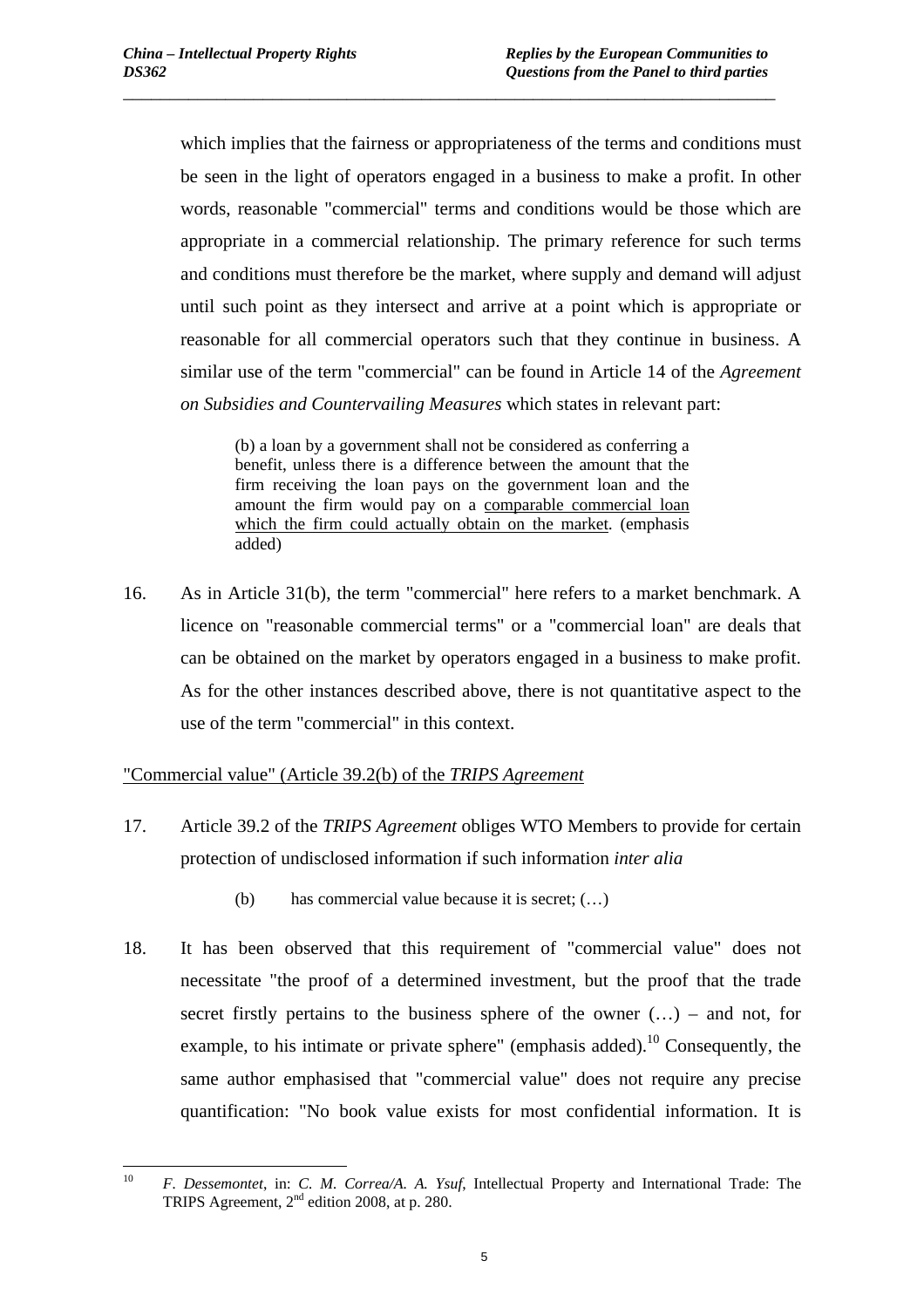mainly the usefulness of the information for the going concern that lends some 'commercial value' to the confidential information."<sup>11</sup>

19. In the view of the European Communities, these considerations support the conclusion that "commercial value" in Article 39.2(b) requires that information pertains to the business sphere of the owner, but not that the information meets certain quantitative value thresholds. The term "commercial" is, thus, used in a similar way as in Article 61.

\_\_\_\_\_\_\_\_\_\_\_\_\_\_\_\_\_\_\_\_\_\_\_\_\_\_\_\_\_\_\_\_\_\_\_\_\_\_\_\_\_\_\_\_\_\_\_\_\_\_\_\_\_\_\_\_\_\_\_\_\_\_\_\_\_\_\_\_\_\_

#### "Unfair commercial use" (Article 39.3 of the *TRIPS Agreement*)

- 20. According to Article 39.2 of the *TRIPS Agreement*, WTO Members must protect data which had to be submitted in order get the official approval for the marketing of certain products "against unfair commercial use".
- 21. The term "unfair commercial use" would denote usage of such data which is not for the purpose of examining the products for approval, but for the purpose of using it outside the approval procedure in order to make profits. As in Article 61, the term "commercial" would *inter alia* comprise activities relating to the generation of profits.

### Conclusion

22. In the view of the European Communities, the contextual survey given above shows that most aforementioned provisions use the term "commercial" in a similar way as does Article 61, i.e. in order to denote activities of a dimension pertaining to a business or to the generation of profits. The term contrasts "commercial" activities with acts that are of a non-commercial nature because they are, for example, undertaken for private purposes, on an occasional basis or by public institutions for non-profit goals.

### **4. A frequent use of "commercial scale" appears to be in the phrase "commercial scale production". What is the ordinary meaning of the phrase "commercial scale production"?**

 $11$ 11 *F. Dessemontet*, in: *C. M. Correa/A. A. Ysuf*, Intellectual Property and International Trade: The TRIPS Agreement, 2<sup>nd</sup> edition 2008, at p. 280.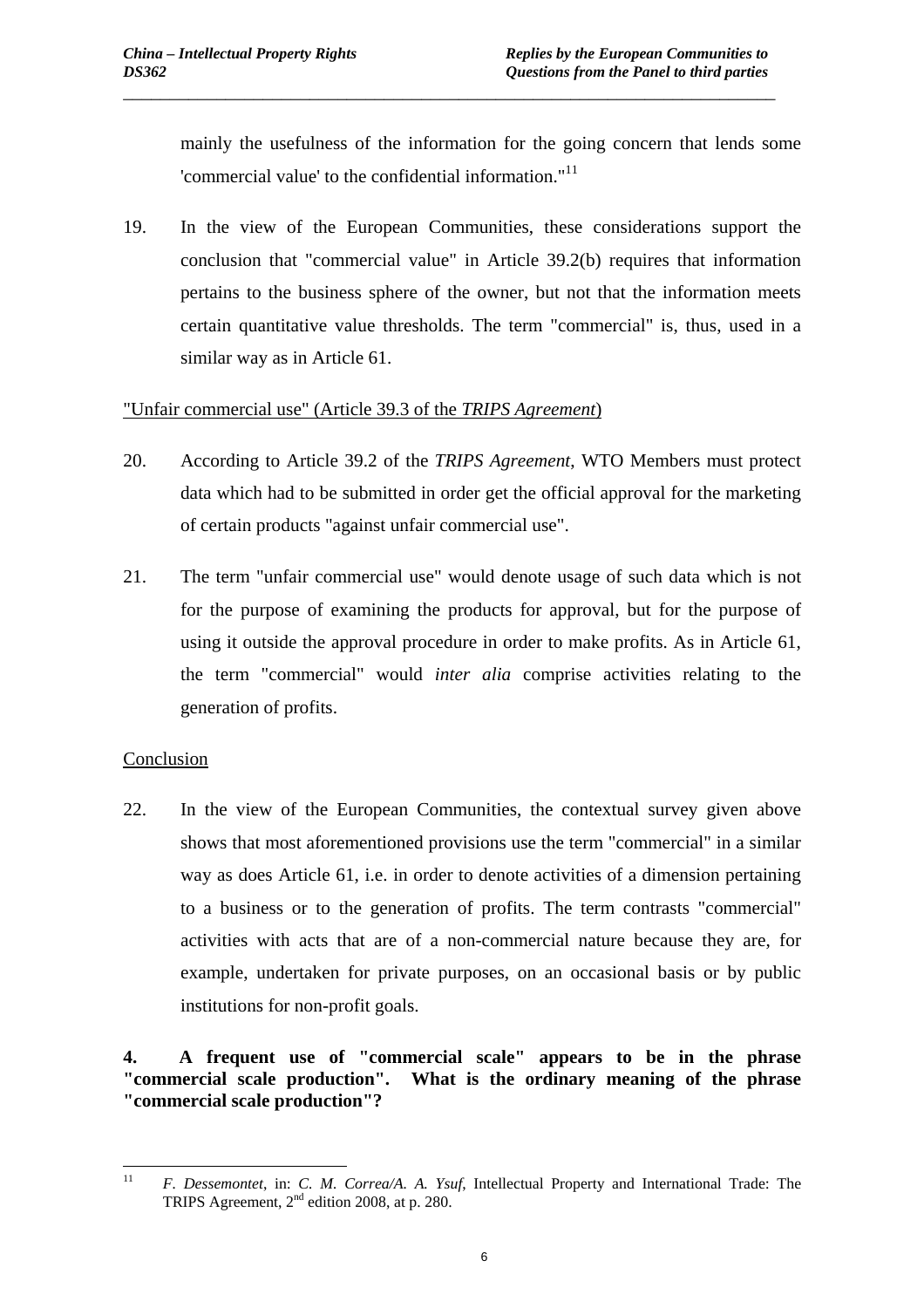**4***bis.* **Quel est le sens ordinaire de la phrase "production à une échelle commerciale"? CDN, EC** 

\_\_\_\_\_\_\_\_\_\_\_\_\_\_\_\_\_\_\_\_\_\_\_\_\_\_\_\_\_\_\_\_\_\_\_\_\_\_\_\_\_\_\_\_\_\_\_\_\_\_\_\_\_\_\_\_\_\_\_\_\_\_\_\_\_\_\_\_\_\_

## **4***ter.* **¿Cuál es el sentido corriente de la frase "producción a escala comercial"? ARG, EC, MEX**

23. The European Communities already assessed the "ordinary meaning" of this term "commercial scale" departing from the dictionary definitions of its two elements, "commercial" and "scale".<sup>12</sup> As the European Commission is not aware that the term "commercial scale production" would have a special meaning within the meaning of Article 31(4) of the *Vienna Convention*, the ordinary meaning of the phrase "commercial scale production" would be a "production" that is on a "commercial scale", that is a production of a dimension pertaining to a business or to the generation of profits. In the view of the European Communities, the same goes for the phrases "production à une échelle commerciale" or "producción a escala commercial".

## **5. Without necessarily defining the terms wilful "trademark counterfeiting" and "copyright piracy", please explain the meaning of the term "on a commercial scale" in relation to different acts that constitute trademark counterfeiting and different acts that constitute copyright piracy.**

- 24. The European Communities understands that the Panel asks for illustrations of the term "on a commercial scale" in relation to acts of wilful trademark counterfeiting and acts of wilful copyright piracy.
- 25. With regard to trademark counterfeiting, the European Communities would like to refer to the illustrative examples provided by Japan in its written submission. Japan rightly set out that acts of wilful trademark counterfeiting on a commercial scale can range from the sale of counterfeit goods in a store and street vending of large numbers of counterfeit goods to instances where a person sells a relatively small number of low value counterfeit products, but in which the professional organization of the activity, for example systematic cooperation with other persons, indicates a business dimension.13 Similar examples could be construed for cases of wilful copyright piracy on a commercial scale.

 $12$ <sup>12</sup> Third Party Oral Statement by the European Communities, at para. 4.<br><sup>13</sup> Third Party Submission of Japan, at paras.  $12.16$ 

<sup>13</sup> Third Party Submission of Japan, at paras. 13-16.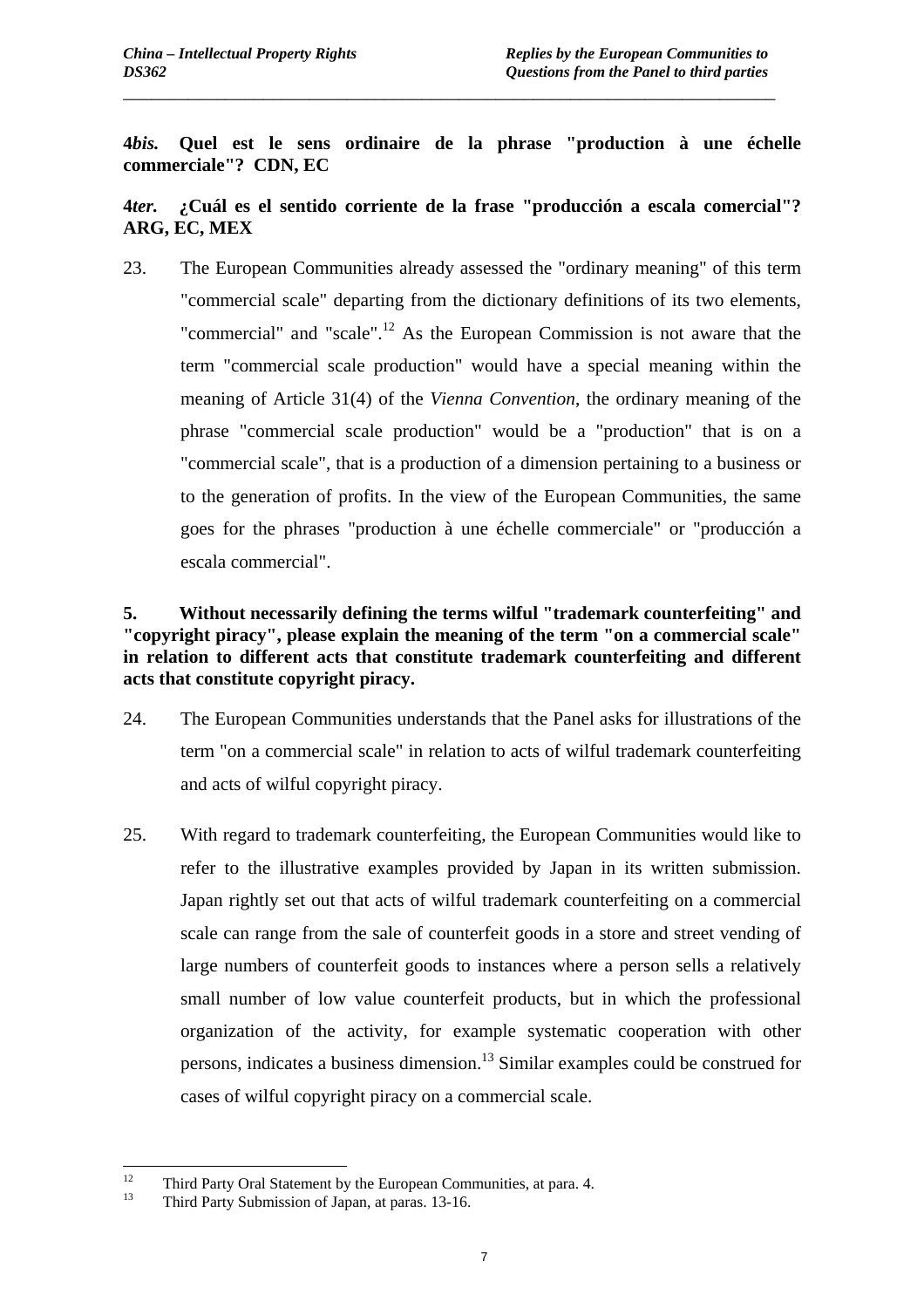26. It is important to note, however, that the assessment of the "commercial scale" nature of the activity requires taking into account all relevant circumstances of the case.

\_\_\_\_\_\_\_\_\_\_\_\_\_\_\_\_\_\_\_\_\_\_\_\_\_\_\_\_\_\_\_\_\_\_\_\_\_\_\_\_\_\_\_\_\_\_\_\_\_\_\_\_\_\_\_\_\_\_\_\_\_\_\_\_\_\_\_\_\_\_

**6. Could Australia elaborate on why it considers that the ordinary meaning of "commercial scale" can include factors related not to the infringing act itself but to its prejudicial impact on the right holder (written submission, §16, 3rd bullet)? AUS** 

27. The European Communities respectfully prefers not to respond to this question specifically addressed to others.

**7. How should the interpretation of the TRIPS Agreement take account of technological developments since the drafting of the text which might enable largescale infringement that lacks a commercial purpose but is highly prejudicial to the right holder? AUS, CAN, EC, THA** 

- 28. In the view of the European Communities, nothing in Article 61 of the *TRIPS Agreement* indicates that its scope should be limited to infringement activities of a certain stage of technological development. Therefore, Members are obliged to provide for criminal procedures and penalties to be applied at least in cases of wilful trademark counterfeiting or copyright piracy on a commercial scale – no matter whether such infringements involve old or new technologies.
- 29. As set out previously, the term "on a commercial scale" requires taking into account all relevant circumstances of the case in order to assess whether activities are of a dimension pertaining to a business or the generation of profits. This would also apply in cases involving the use of new technologies which enable large-scale infringement. The lack of a commercial purpose and the highly prejudicial effect on the right holder would both be relevant factors to take into account.

**8. The earliest proposal to use the term "on a commercial scale" in the drafting of what became Article 61 of TRIPS may have been the EC proposal of May 1989 (MTN.TNC/NG11/W/31, p.8, contained in Exhibit US-47). Did the EC source this phrase from another instrument? EC**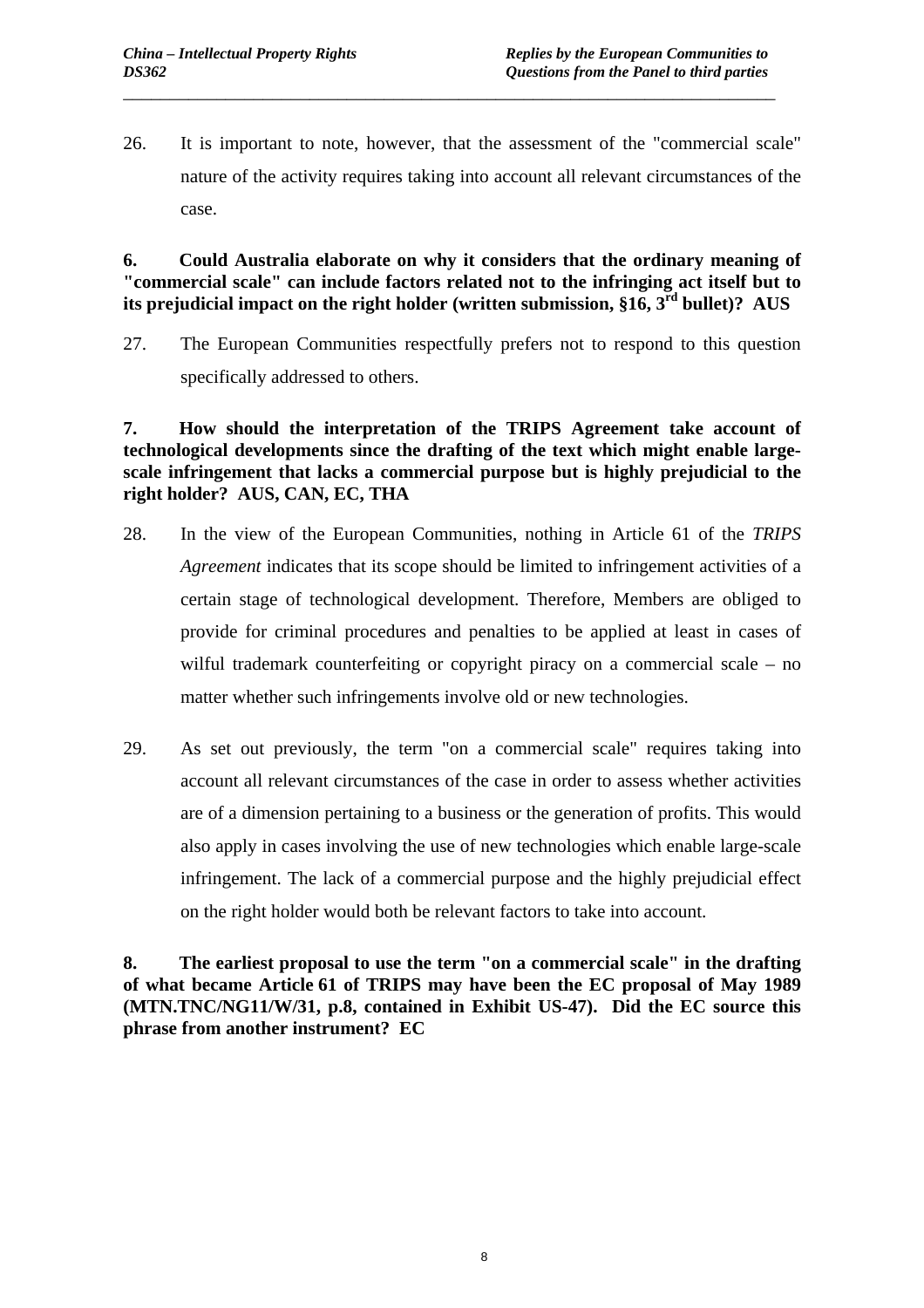30. In spite of intense research, the European Communities has not been able to find any trace indicating that the phrase "on a commercial scale" in the EC proposal of  $30$  May  $1989<sup>14</sup>$  was sourced from another instrument.

\_\_\_\_\_\_\_\_\_\_\_\_\_\_\_\_\_\_\_\_\_\_\_\_\_\_\_\_\_\_\_\_\_\_\_\_\_\_\_\_\_\_\_\_\_\_\_\_\_\_\_\_\_\_\_\_\_\_\_\_\_\_\_\_\_\_\_\_\_\_

**9. Please provide examples of the use of the term "commercial scale" in national measures. These may not necessarily implement Article 61 of TRIPS but may, for example, concern exceptions to patent or plant breeders' rights or concern procedures to obtain marketing approvals.** 

31. As set out previously, there is no EC legislation on criminal IPR enforcement defining "on a commercial scale". The EC proposal for a directive on criminal measures for IPR enforcement<sup>15</sup> is a mere draft which provides in its Article 3:

> Member States shall ensure that all intentional infringements of an intellectual property right on a commercial scale, and attempting, aiding or abetting and inciting such infringements, are treated as criminal offences.

- 32. The draft directive, as it presently stands, does not provide for any definition of what is "on a commercial scale".
- 33. The EC directive on civil and administrative IPR enforcement<sup>16</sup> refers to "on a commercial scale" in several provisions and defines this term in recital 14 as follows:

Acts carried out on a commercial scale are those carried out for direct or indirect economic or commercial advantage; this would normally exclude acts carried out by end-consumers acting in good faith.

34. The European Communities would like to note that this definition of "on a commercial scale" contains other than quantifiable elements, i.e. the purpose of the activity and the identity of the actor.

 $14$ 14 See Proposal by the European Communities for the Negotiations on the Enforcement of Trade-

Related Intellectual Property Rights, MTN.TNC/NG11/W/31, 30 May 1989, at p. 8.<br><sup>15</sup> See Amended proposal for a directive of the European Parliament and of the Council on criminal measures aimed at ensuring the enforcement of intellectual property rights, COM(2006) 168 final of 26.4.2006, [http://europa.eu.int/eur-lex/lex/LexUriServ/site/en/com/2006/com2006\\_0168en01.pdf \(](http://europa.eu.int/eur-lex/lex/LexUriServ/site/en/com/2006/com2006_0168en01.pdf)last visited on 26.03.2008). 16 Directive 2004/48/EC of the European Parliament and of the Council of 29 April 2004 on the

enforcement of intellectual property rights (OJ L 157, 30.4.2004, p. 45), online under [http://eur](http://eur-lex.europa.eu/LexUriServ/LexUriServ.do?uri=OJ:L:2004:157:0045:0086:EN:PDF)[lex.europa.eu/LexUriServ/LexUriServ.do?uri=OJ:L:2004:157:0045:0086:EN:PDF](http://eur-lex.europa.eu/LexUriServ/LexUriServ.do?uri=OJ:L:2004:157:0045:0086:EN:PDF) (last visited on 28 April 2008).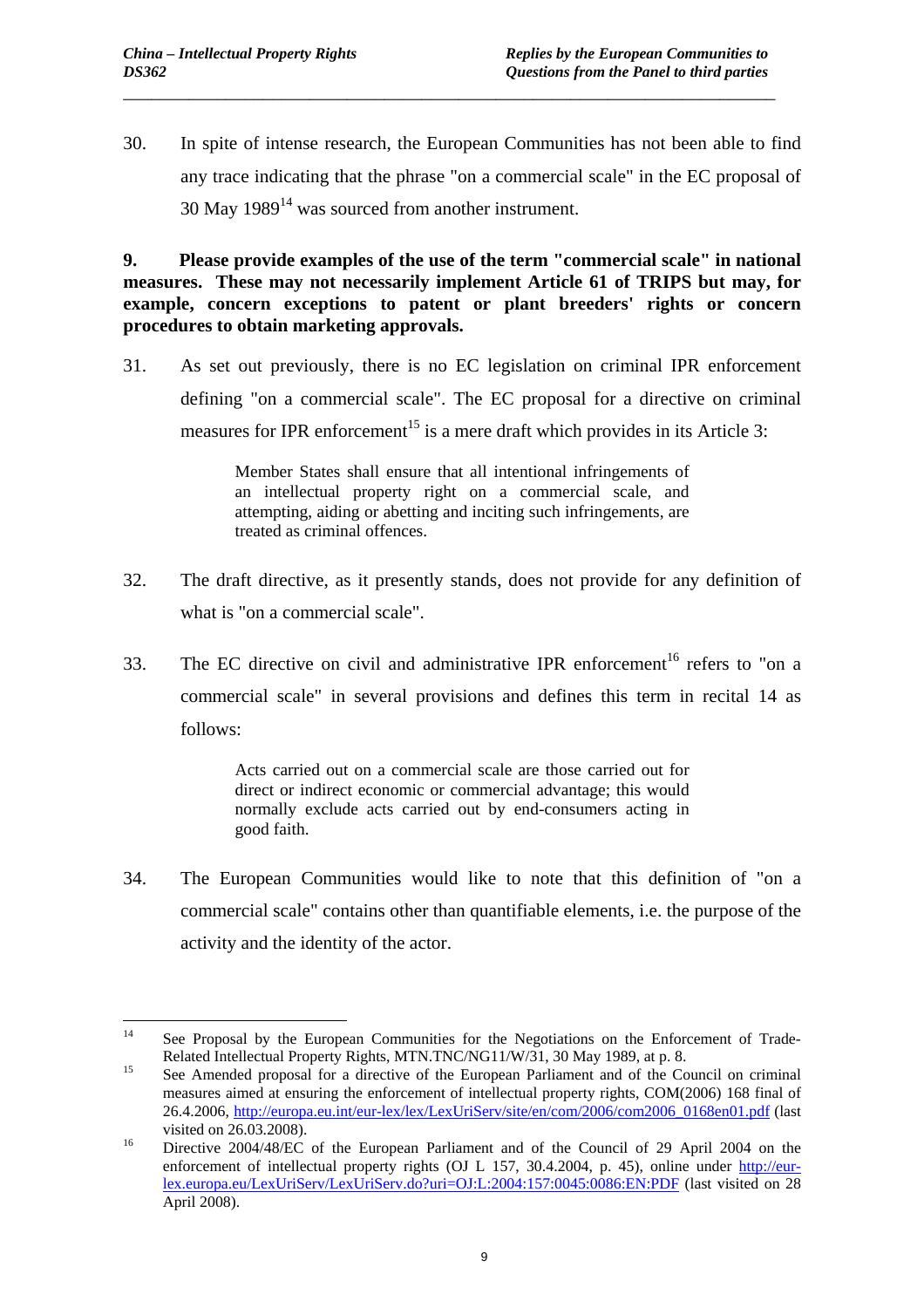**10. What options does the TRIPS Agreement give Members in deciding what acts of wilful trademark counterfeiting or copyright piracy on a commercial scale that they will** *not* **prosecute? May Members write into legislation that certain acts within this class of acts shall be exempt from criminal liability? May Members give their authorities a discretion not to prosecute certain of these acts? If they do, may they adopt this as policy and even publish it? Where is such a policy permitted by the TRIPS Agreement?** 

\_\_\_\_\_\_\_\_\_\_\_\_\_\_\_\_\_\_\_\_\_\_\_\_\_\_\_\_\_\_\_\_\_\_\_\_\_\_\_\_\_\_\_\_\_\_\_\_\_\_\_\_\_\_\_\_\_\_\_\_\_\_\_\_\_\_\_\_\_\_

- 35. Given that Article 61, 1st sentence of the *TRIPS Agreement* obliges WTO Members to "provide for criminal procedures and penalties to be applied at least in cases of wilful trademark counterfeiting or copyright piracy on a commercial scale" (emphasis added), it gives Members very limited options not to prosecute the activities mentioned therein.
- 36. Exempting acts that qualify as "wilful trademark counterfeiting or copyright piracy on a commercial scale" from criminal liability on the level of legislation would clearly violate the unconditional obligation of Article 61,  $1<sup>st</sup>$  sentence.
- 37. If Members gave their authorities discretion not to prosecute certain of the acts, they would arguably still act inconsistently with the obligation Article  $61$ ,  $1<sup>st</sup>$ sentence. This follows, first, from the terms "provide for criminal procedures and penalties to be applied at least in cases of (…)" (emphasis added). These terms indicate that WTO Members must do more than simply lay down certain prohibitions in the texts of their criminal laws. In fact, they have to ensure that the corresponding criminal procedures and penalties are "to be applied". A different interpretation would also run counter to the object and purpose of Article 61,  $1<sup>st</sup>$ sentence, which is providing for criminal enforcement with regard to two types of infringements with a particular potential of harming right holders. This object and purpose could not be achieved if WTO Members were allowed to give their authorities discretion not to actually prosecute those acts.
- 38. This does not imply that WTO Members do not enjoy any discretion in implementing the obligation of Article 61. The second and third sentence of Article 61 leave WTO Members considerable flexibility with regard to the type and level of penalties which the criminal courts will obviously have to adapt to the concrete degree of culpability in each individual case.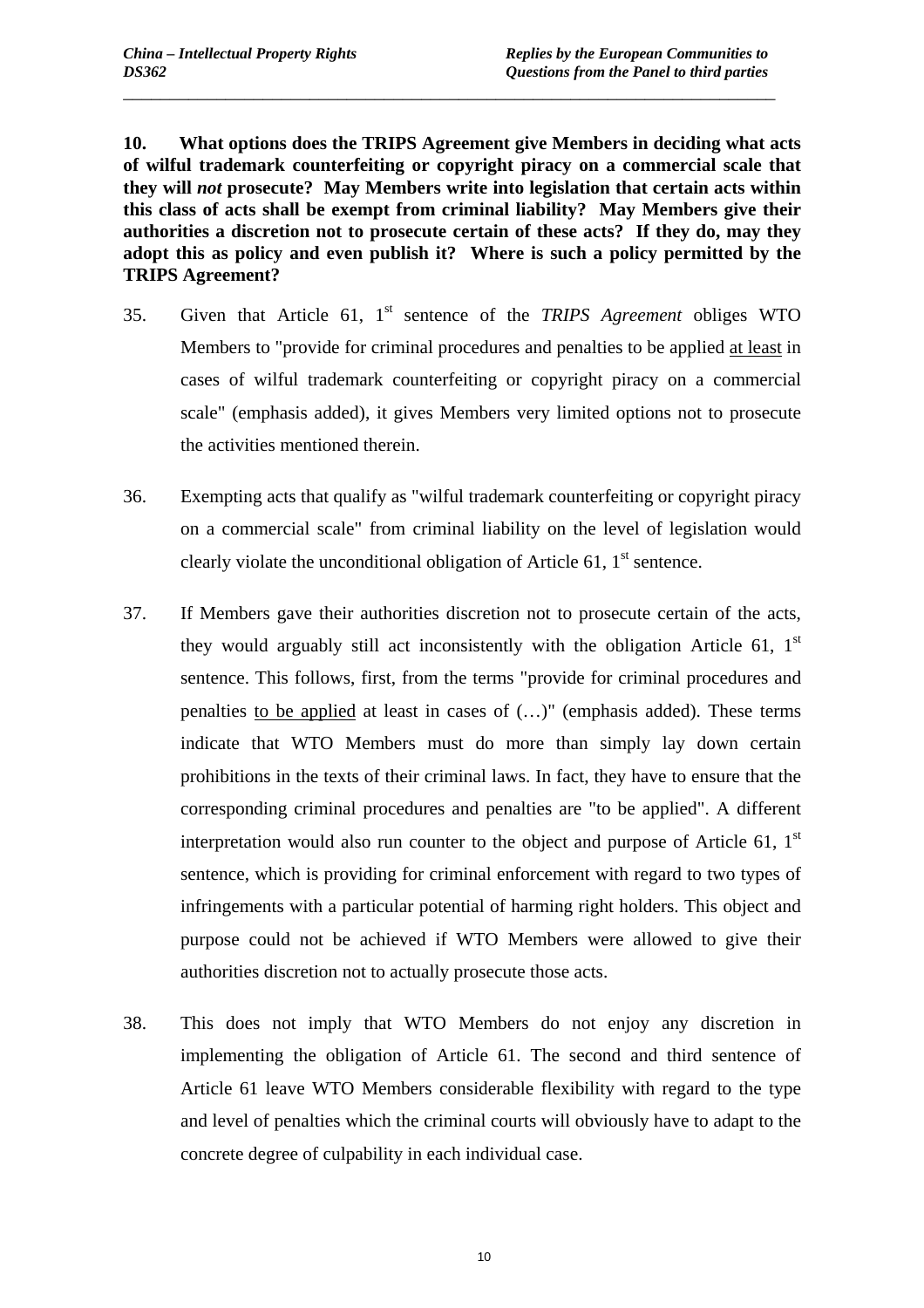#### **11. Please comment on the Canadian Department of Justice website document contained in Exhibit CHN-67. CDN**

\_\_\_\_\_\_\_\_\_\_\_\_\_\_\_\_\_\_\_\_\_\_\_\_\_\_\_\_\_\_\_\_\_\_\_\_\_\_\_\_\_\_\_\_\_\_\_\_\_\_\_\_\_\_\_\_\_\_\_\_\_\_\_\_\_\_\_\_\_\_

39. The European Communities respectfully prefers not to respond to this question specifically addressed to others.

**12. Please indicate how many criminal prosecutions and convictions occur annually in your jurisdiction for wilful trademark counterfeiting and copyright piracy involving amounts less than those in the thresholds in China's 2004 and 2007 Judicial Interpretations.** 

40. The European Communities regrets to inform the Panel that it has not been able to gather the relevant statistical data from its Member States during the limited time available for preparing the response to this Question.

**13. Canada submits that China's thresholds are "arbitrary, too high and inflexible" (written submission §4) and "so high" (oral statement §8). Mexico submits that China has set its thresholds "arbitrarily" (oral statement, §13). Is the difficulty with the use of thresholds** *per se* **or are there ways in which thresholds could be used while meeting the requirements of Article 61 of TRIPS? CDN, MEX** 

41. The European Communities respectfully prefers not to respond to this question specifically addressed to others.

**14. Korea asserts that "[m]ost of the time, criminal sanction carries more deterrence effect than an administrative procedure" (oral statement §7). Can you provide evidence in support of this assertion in the specific case of intellectual property? KOR** 

42. The European Communities respectfully prefers not to respond to this question specifically addressed to others.

### **B. Customs claims**

**15. In your view, are border authorities permitted by Article 59 of TRIPS to dispose of goods, infringing or non-infringing,** *into* **the channels of commerce in any circumstances whatsoever? Please consider a situation where the goods found to be infringing are disposed of in an altered state and are no longer infringing, the infringer is effectively deprived of the goods and disposal avoids any harm to the right holder. ARG, AUS, BRA, CDN, TPKM, THA** 

43. The European Communities respectfully prefers not to respond to this question specifically addressed to others.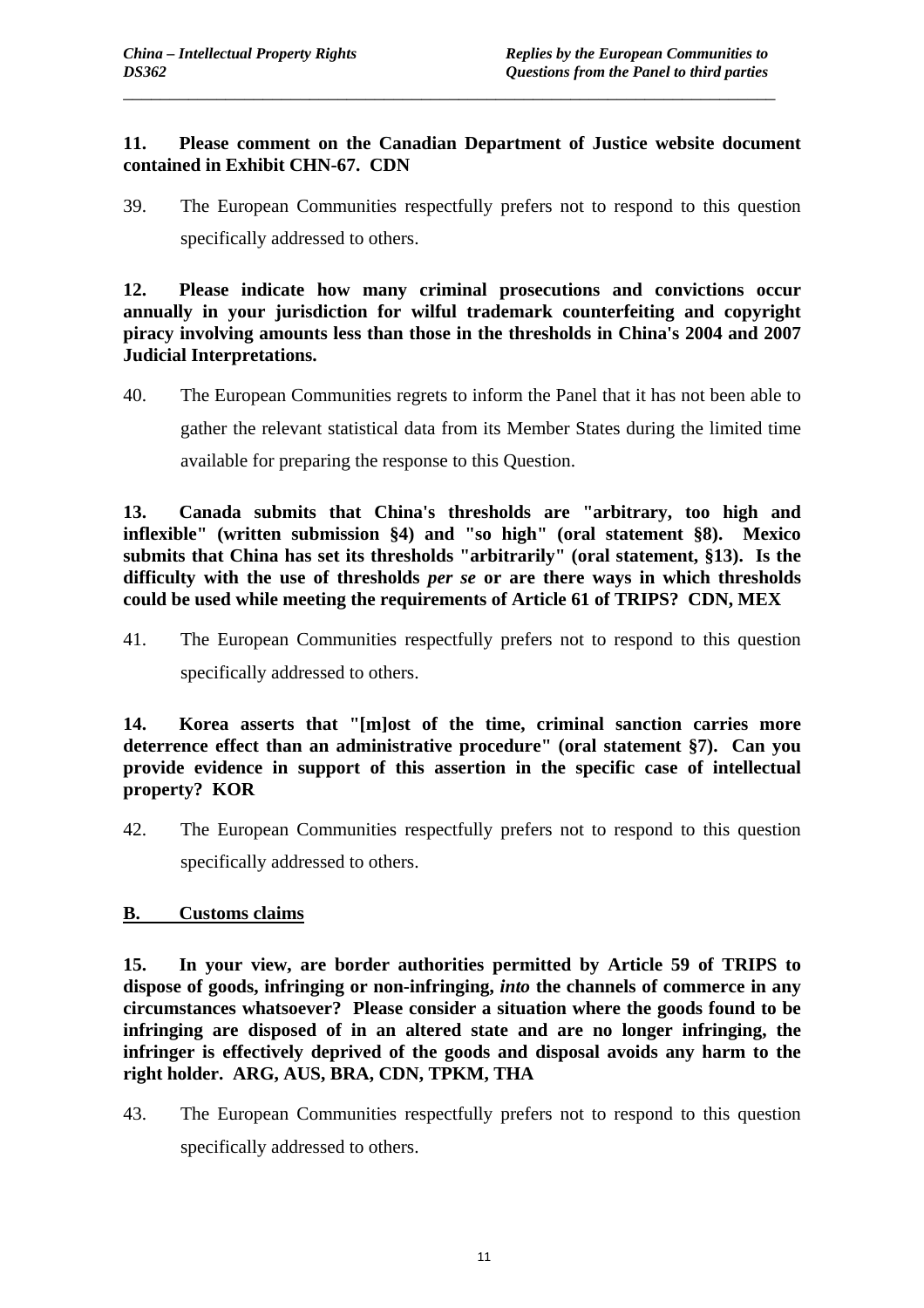**16. The EC agrees with China that customs authorities may choose a different**  way of disposing of infringing goods from the two specified in Article 59, 1<sup>st</sup> sentence, **for example, by auction (EC written submission, §§18-19). Does Article 59 require**  that *other* options not specified in the 1<sup>st</sup> sentence be carried out in accordance with **the principles set out in Article 46? If so, are disposal "outside the channels of commerce" and "in such a manner as to avoid any harm caused to the right holder" both applicable as principles set out in Article 46? EC** 

\_\_\_\_\_\_\_\_\_\_\_\_\_\_\_\_\_\_\_\_\_\_\_\_\_\_\_\_\_\_\_\_\_\_\_\_\_\_\_\_\_\_\_\_\_\_\_\_\_\_\_\_\_\_\_\_\_\_\_\_\_\_\_\_\_\_\_\_\_\_

- 44. The European Communities considers that Articles 59, 46 TRIPS do not entirely prevent customs authorities from disposing of infringing goods through other options than the two set out in Article  $46$ ,  $1<sup>st</sup>$  sentence TRIPS, i.e. "disposal outside the channels of commerce" or "destruction". Otherwise, there would have been no need in Article 46,  $4<sup>th</sup>$  sentence to set conditions for the additional option of permitting the release of counterfeit goods *into* the channels of commerce. Furthermore, the terms of both Article 59 and Article 46 TRIPS require that "authorities shall have *the authority* to order" (emphasis added) the two aforementioned remedies, not that they *must use* these remedies under specified circumstances.17 Although alternative disposal options are not excluded and auctions are one theoretical alternative disposal option, the European Communities would like to clarify that it did not imply that auctions are generally in compliance with Articles 59, 46.
- 45. In the view of the European Communities, customs authorities choosing a different way of disposing of infringing goods than "disposal outside the channels of commerce" or "destruction" *must comply with all applicable principles* set out in Article 46. Alternative disposal options must, in particular, (a) "create an effective deterrent to infringement", (b) not grant "compensation of any sort" to the infringer, (c) be achieved "in such a manner as to avoid any harm caused to the right holder", (d) take account of "the need for proportionality between the seriousness of the infringement and the remedies ordered as well as the interests of third parties" and (e) not, unless there is an exceptional case, permit the release of counterfeit trademark goods into the channels of commerce on the mere basis that the unlawfully affixed trademark has been removed. The application of these principles to alternative disposal options follows from the wording of Article 59, 1<sup>st</sup> sentence, which provides that "authority to order the destruction or disposal of

<sup>17</sup> 17 See Third Party Submission by the European Communities, at paras. 18-19.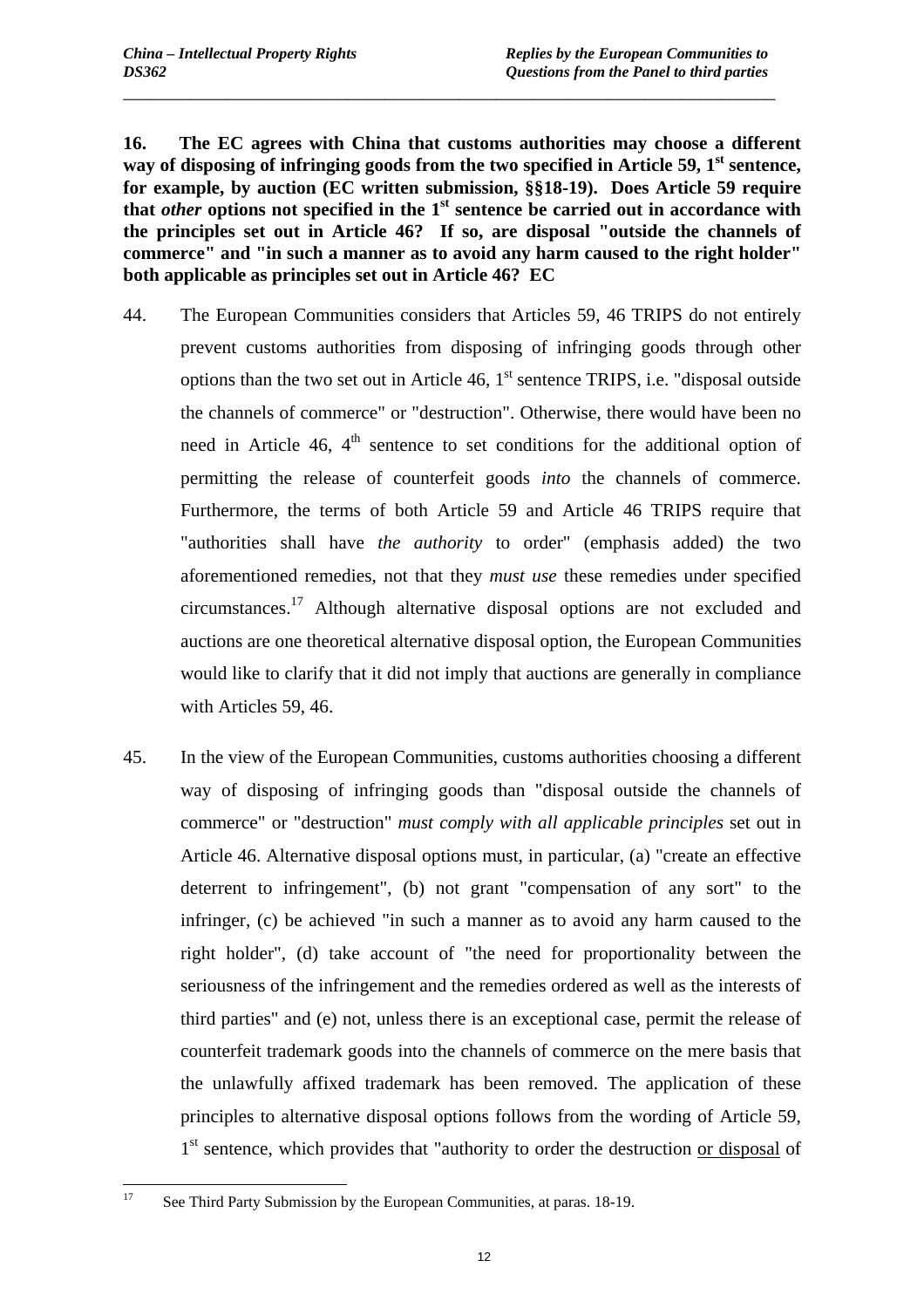infringing goods" must be in accordance with the principles of Article 46 – without limiting this to the disposal outside the channels of commerce.

46. In the view of the European Communities, the phrase "disposal outside the channels of commerce" is a disposal option, but not applicable as a principle. The requirement to proceed "in such a manner as to avoid any harm caused to the right holder", on the other hand, is an overarching principle applying to all disposal and destruction options.

\_\_\_\_\_\_\_\_\_\_\_\_\_\_\_\_\_\_\_\_\_\_\_\_\_\_\_\_\_\_\_\_\_\_\_\_\_\_\_\_\_\_\_\_\_\_\_\_\_\_\_\_\_\_\_\_\_\_\_\_\_\_\_\_\_\_\_\_\_\_

## **17. What is the significance of the fact that Article 59 of TRIPS uses the phrase "in accordance with the principles set out in Article 46", rather than the phrase "in accordance with Article 46"?**

- 47. The European Communities considers that the reference from Article 59 could only be to the "principles" set out in Article 46 rather than to Article 46 directly since Article 46 applies to judicial rather than customs authorities. Thus, the choice of the phrase "in accordance with the principles" rather than "in accordance with" is due to considerations of drafting technique.
- **18. With respect to "the principles set out in Article 46", do these include:**

**(a) in the 1st sentence, "[i]n order to create an effective deterrent to infringement"?** 

**(b) in the 1st sentence, "without compensation of any sort"?** 

**(c) in the 1st sentence, disposal "outside the channels of commerce" and/or "in a manner so as to avoid any harm caused to the right holder"?** 

**(d) in the 3rd sentence, "the need for proportionality between the seriousness of the infringement and the remedies ordered as well as the interests of third parties shall be taken into account"?** 

 $(e)$  the  $4<sup>th</sup>$  sentence, as a separate principle or as an expression of another **principle? ARG, AUS, BRA, CDN, TPKM, THA** 

48. The European Communities respectfully prefers not to respond to this question specifically addressed to others. The European Communities would, however, like to refer to its written submission.<sup>18</sup>

 $18\,$ See Third Party Submission by the European Communities, at paras. 16-20.